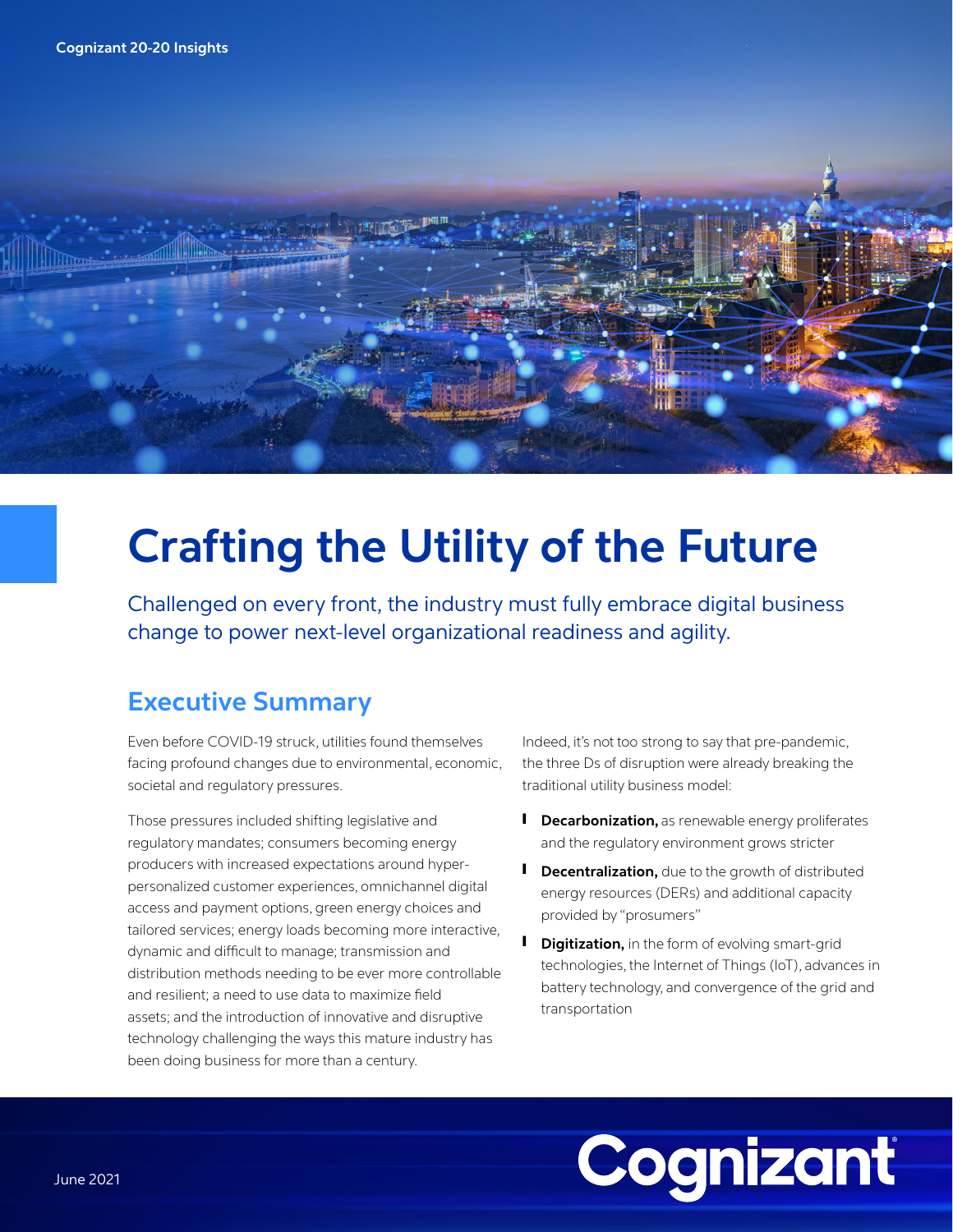This already-urgent situation didn't need a wildcard — but that's exactly what utilities were presented, in the form of a pandemic that fundamentally transformed both energy demand trends and business operations. On the demand side, millions of consumers began working at home almost overnight. Loads once predictably distributed to office buildings and retail centers were now fragmented.

Meanwhile, utilities contended with operational challenges as they tried to staff facilities while protecting the safety of their employees. Early in the crisis, utilities faced unforeseen nightmare scenarios — like being forced to shut down a plant because it could not be adequately, and safely, staffed. Prior to the pandemic, utilities had begun to consider contingency plans to enable remote operation of

critical infrastructure, such as power generation facilities, and business processes. But COVID-19 dialed up the pressure, making it an absolute must to have multiple levels of redundancy for times when plans A and B fail because utilities cannot send people to the office or give them access to the systems they need.

As utilities grapple with industry disruption and COVID's aftermath, they will face additional obstacles around budget, institutional stasis and a shortage of employees with needed skills. In this paper, we'll explore both the challenges and their solutions, highlighted by real-world examples. Industry players that shy away from the battle will fade, we believe, while those that take action will position themselves to join the elite — the utilities of the future.

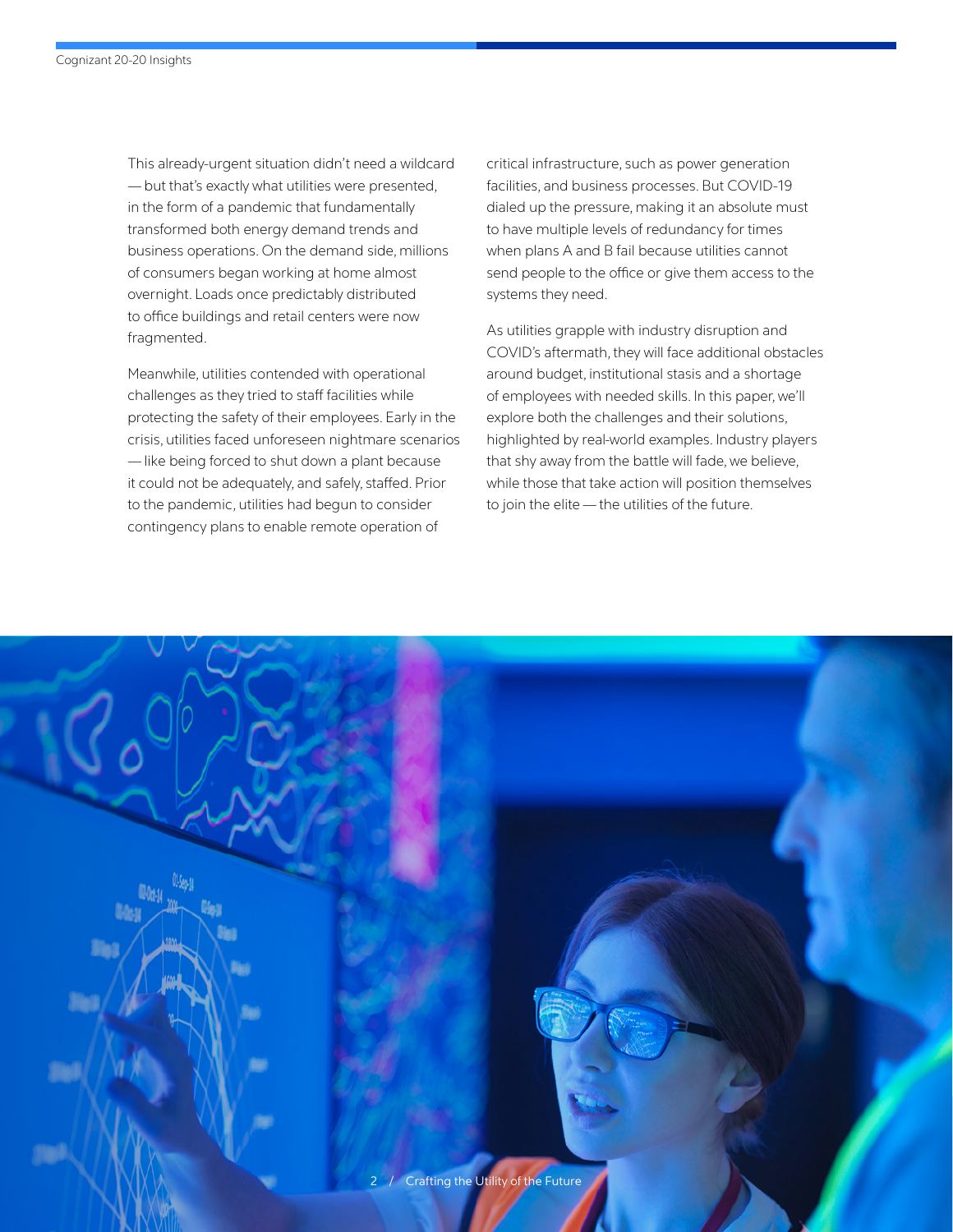## **Past tense tensions**

Before exploring the utility of the future, it's helpful to study the unique pressures the industry faces by looking at the past. In addition to an onerous regulatory environment, shifting customer demands and a splintering power-generation picture, the venerable industry has to deal with the reality that it's often perceived as stodgy, with limited advancement opportunities. Utilities face an uphill battle in hiring the younger workers needed for digital transformation — especially because they'll be competing with other, sexier industries. That's a significant problem for an industry hiring at a rate of 6% to 7% per year, according to the nonprofit Center for Energy Workforce Development.<sup>1</sup>

The best way to address this, we believe, is to act boldly while aggressively publicizing those actions. Hiring initiatives focused on cutting-edge skills, diversity and the opportunity to make a difference in the world will, if publicized appropriately, sway the opinions of millennials, Gen Zs and those who follow. Utility leaders we speak with are increasing their presence in universities with leading STEM programs, and stressing that employees will get to work with advanced tech while creating a greener future.

Speaking of industry challenges, let's not forget the very recent past. Utilities can never stop performing, even when a natural disaster is piled atop a pandemic. Such was the case in both 2020 and 2021 in geographies spanning the US. The problems highlighted the need for the utility of the future.

During major storms and other disasters, utilities typically put dispatchers, outage coordinators and other personnel in centralized control rooms equipped with backup generators. During recent storms in California, Texas, New York and elsewhere, utility employees were pulled from their day jobs and assigned a storm role. Additionally, it's typical — or used to be — to have field crews, many of whom drove hundreds of miles, to report to large parking lots for onboarding and meals.

During COVID-19, with headquarters a no-go zone and social distancing required for outdoor meetings, these deeply ingrained habits did not work. Employees working from home often lacked proper systems and network access — and may very well have lost power themselves. Business continuity, employee backups and succession planning were all put to the test throughout the pandemic. The bottom-line message was that the more digitally mature a utility is, the better it can respond to inevitable disasters.

Business continuity, employee backups and succession planning were all put to the test throughout the pandemic. The bottom-line message was that the more digitally mature a utility is, the better it can respond to inevitable disasters.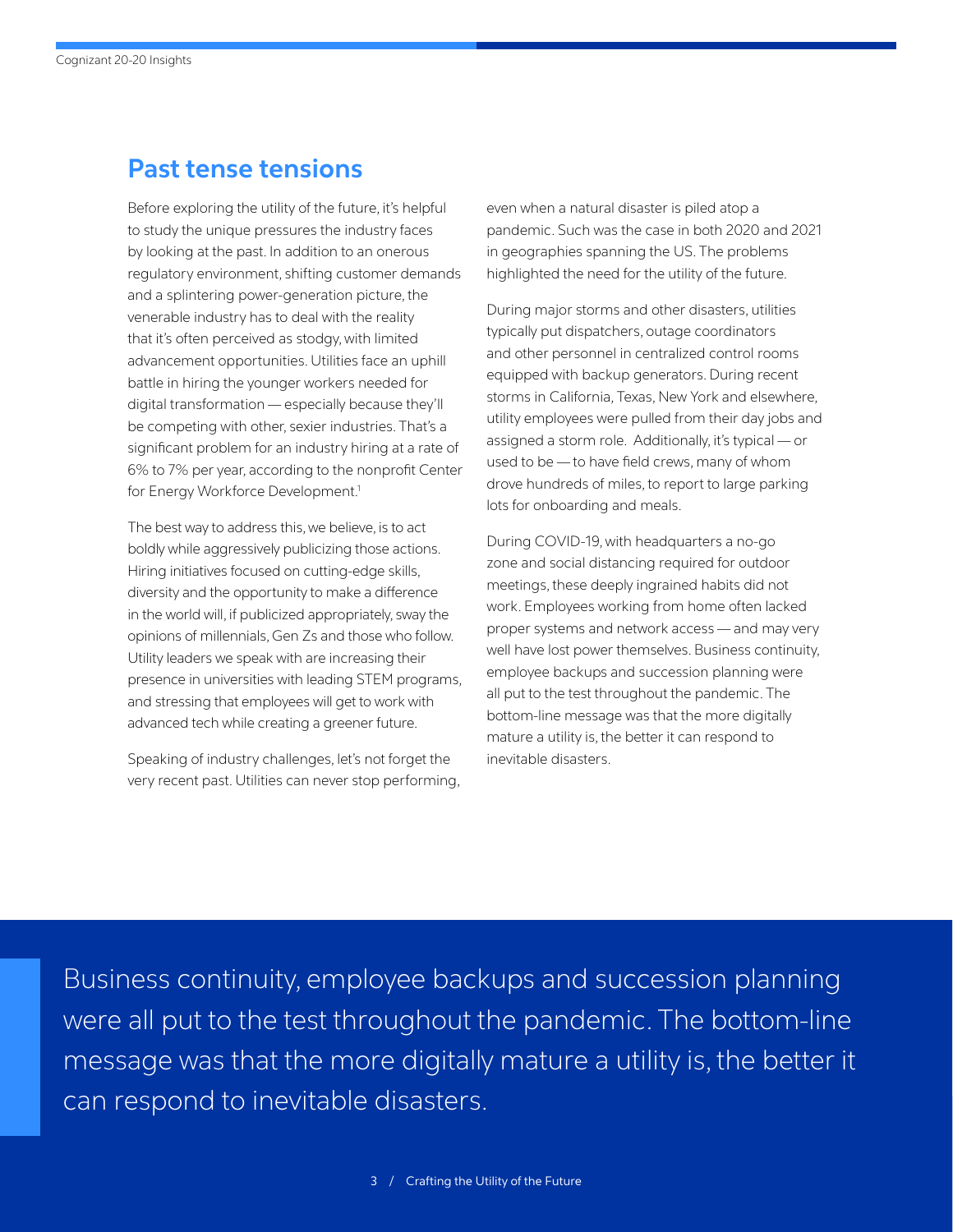#### **The digital imperative**

It is clear, then, that utilities are ripe for change. The shift will not be an easy one. Our research shows, as depicted in Figure 1, that where digital maturity is concerned, the industry lags well behind others (for more, see "[Energy & Utilities Under Pressure"](https://www.cognizant.com/whitepapers/energy-and-utilities-under-pressure-codex5326.pdf)).

However, we do see industry leaders starting to place their bets in the right places as they progress. For example, Figure 2, next page, shows that leading companies in the space are looking to democratize their data and make it usable across their organizations, to enhance their customer experiences via investments in mobile technology and apps and to deploy cloud technology to address siloed business operations caused by data residing in on-premises legacy systems. As we'll see, these are some key attributes of the utility of the future.

### **Utilities lag in all measures of digital maturity but one**

Respondents were asked to rate their maturity in each area of our digital maturity framework. (Pecent of respondents in the maturing or advanced stage)

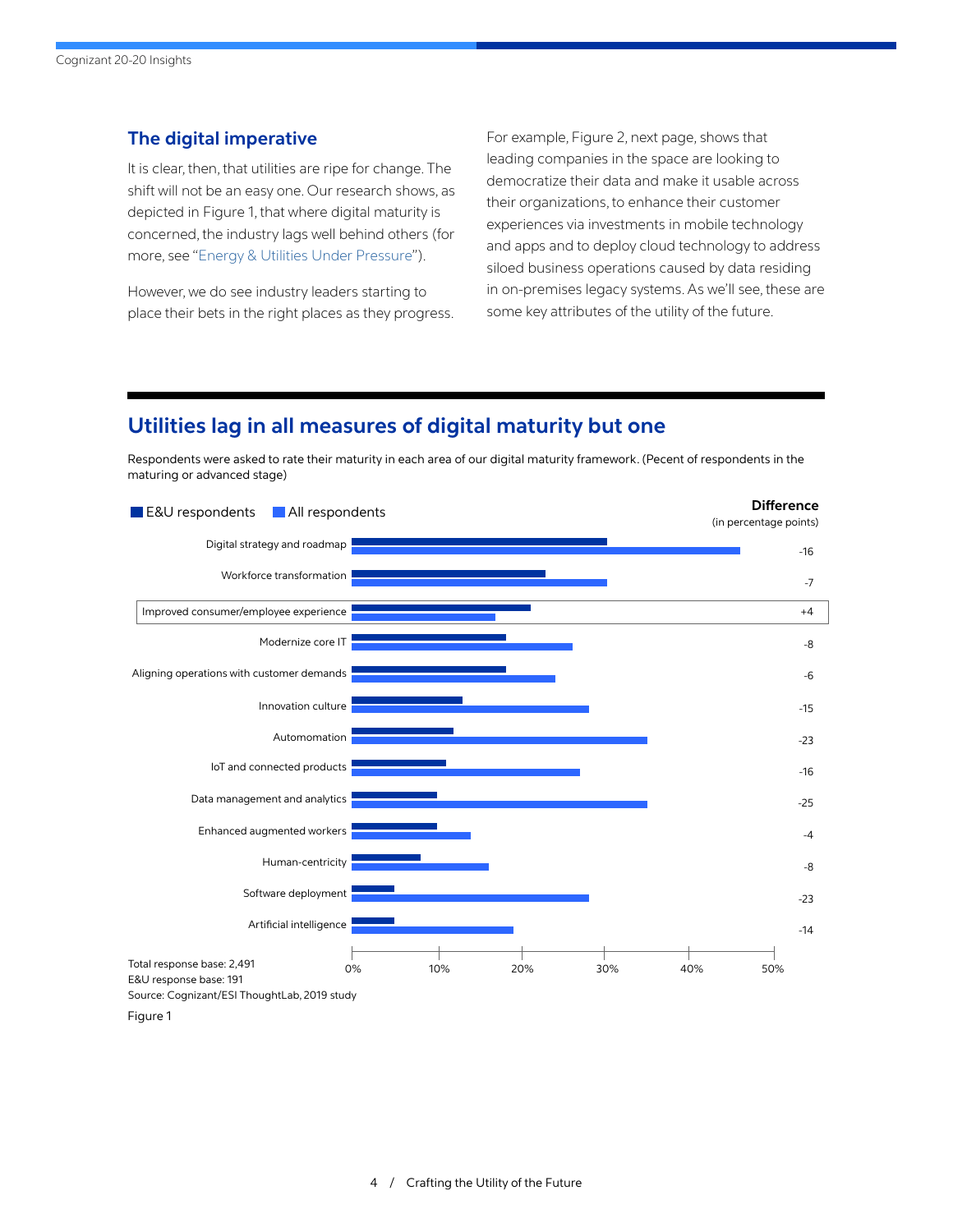

**Investment gulf between leaders and laggards**

As utility leaders grapple with how to handle the many factors driving a shift in the industry, we have advised clients to address these critical areas of focus, examples of which we'll explore below:

**I** Updating business models

## **Updating business models**

In the US, utilities face a unique compensation challenge; typically, they're governed by state public utilities commissions that set their funding and compensation as a percentage of capital expenses. This arrangement makes large-scale purchases of equipment and services a safe bet for utilities, but also leads to highly structured environments that are short on flexibility and agility. The utility CEOs we speak with understand, universally, that this must change — but how to do so is a moving target for enterprises that are incented to maximize capital expenditures, rather than leverage the more flexible operating model at the core of digital transformation.

- **I** Discovering value through data
- Integrating DERs
- Delivering on the customer promise
- Grid modernization
- Cloud migration

We believe utilities have an opportunity to leverage an approach that uses operating expenditures as a vehicle for investments in technology and process improvement; this approach is more responsive to shifting customer expectations than the traditionally long and arduous process of funding these efforts through capital expenditure. As of now, there is no easy answer where state commissions are concerned. We believe they must and can be educated regarding the greater good of more flexible business models, but there's no reason to expect rapid change. The utility of the future must walk a tightrope, embracing an operating-driven model while masking it as a classic capital model.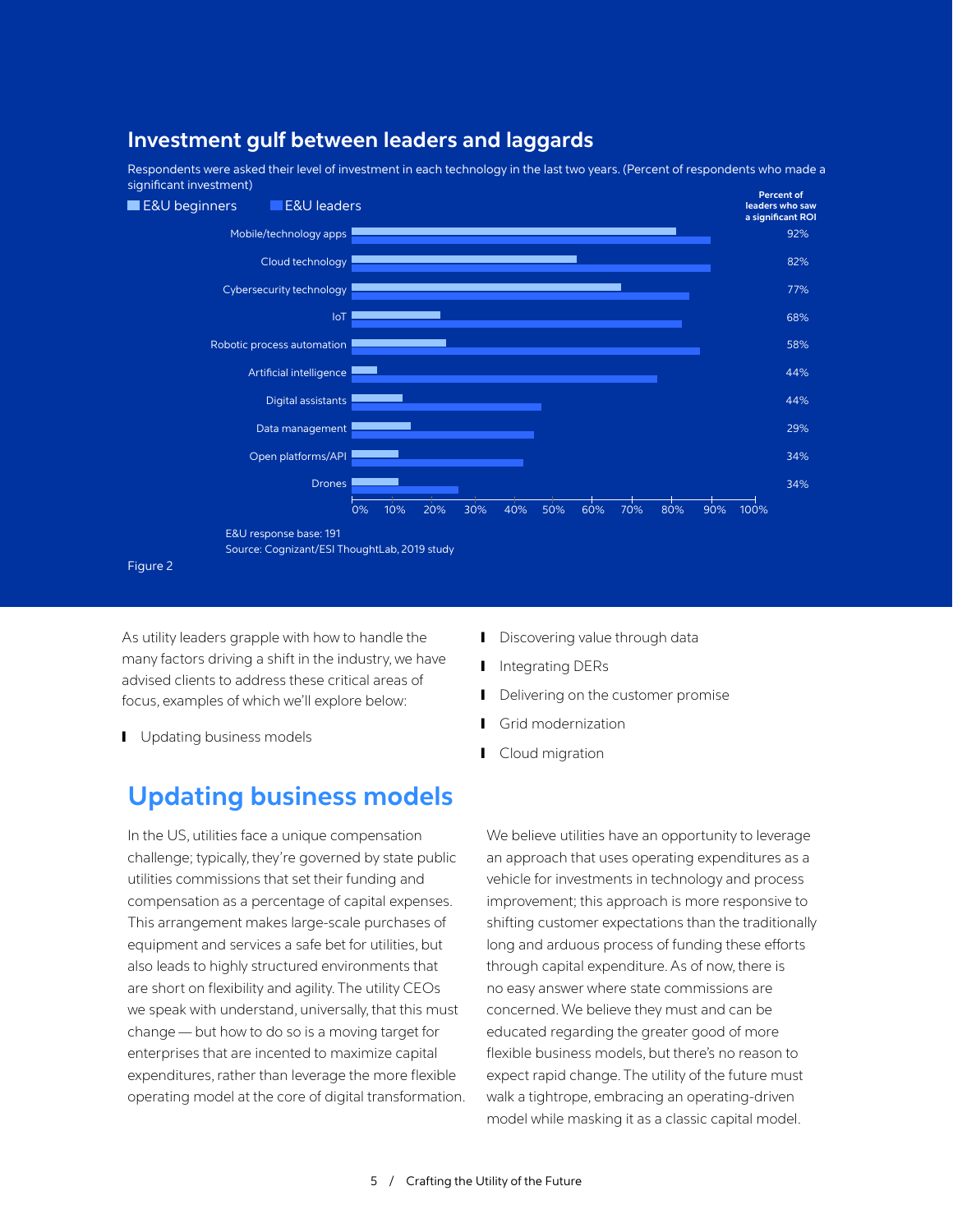## **Data is the new renewable**

In a world that held an estimated 2.7 zettabytes<sup>2</sup> of data in 2018 and in which 1.7 megabytes are added per second, per person, it's no surprise that utilities are gathering data at an unprecedented level due to advances in technology. They must leverage that data to improve operations, and monetize it where feasible. Data can either be the heartbeat of a utility or its weakness, holding back potential innovation. Without data modernization, a modern architecture, strong management and a data governance foundation, utilities will struggle to layer on advanced capabilities or implement emerging technology.

For too many utilities, data is a weakness, not a heartbeat. It's impossible to overemphasize how important it is to clean up, normalize and standardize enterprise data. This is more difficult for the utility industry than for others. For decades (at least!), utilities have been gathering data in siloed, typically homegrown systems, never intending it to interact with information from other sources. Today, this is hobbling the transition to digital. It's common for utilities to invest millions in customer information systems (CIS) or other enterprise software, only to fail to realize expected benefits. A deeper examination often reveals that the CIS is working as intended; it's the data that is useless in its present condition.

There is no glamorous or easy way to address the data problem. Even after they have tamed it, utilities may be overwhelmed at the question of how to extract the maximum value from the information. We advise a

top-down, business-driven, analytics-based approach that focuses on identifying the key business decisions that are core to a utility's operations and strategic investments and can be improved with the support of data analytics.

By developing key performance indicators (KPIs) and automated dashboards, often with assistance from a third party, utilities can and must undergo a cultural transformation and become metricsdriven organizations. In our experience, utilities do a solid job on the CIS side by, for example, tracking customer wait times. But they fall down when it comes to tracking the performance of assets in the field. Most utilities started off by buying the cheapest gear available; then they don't sufficiently track failure rates and maintenance. Predictive or even preventative maintenance too often goes unperformed, so equipment may be replaced before its time (which ties in with the previously mentioned incentive to fall back on capital expenditures), and total cost of ownership is a mystery.

The utility of the future must move from a preventative maintenance model to a conditionbased model by transforming data into tangible value, ultimately reducing operating and maintenance costs. Employing these best practices will allow utilities to implement more sophisticated asset performancemanagement processes and systems to maximize the efficiency of their asset network as more and more devices are connected and managed remotely.

We advise a top-down, business-driven, analytics-based approach that focuses on identifying the key business decisions that are core to a utility's operations and strategic investments and can be improved with the support of data analytics.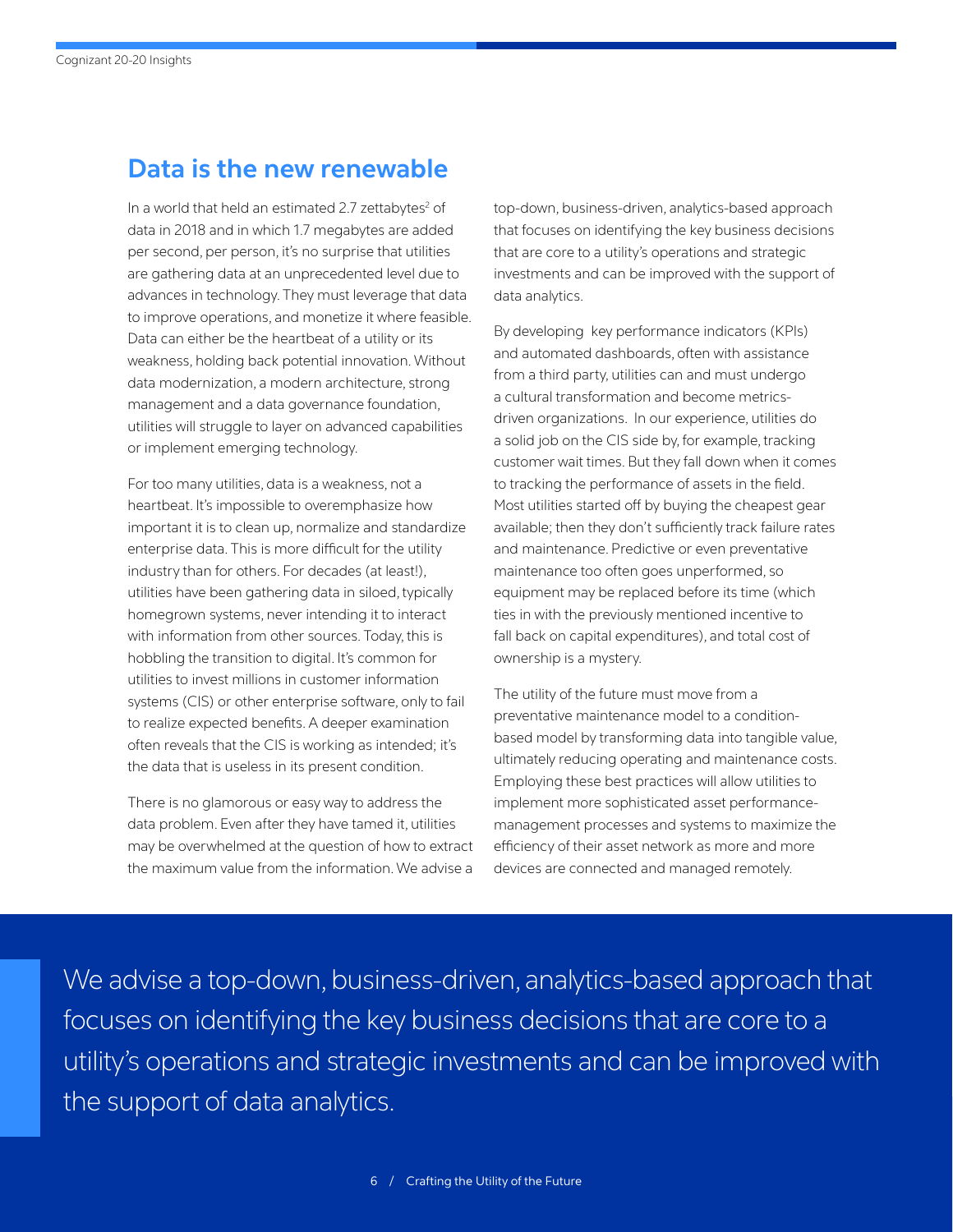## **Integrating DERs**

DERs are poised to grow rapidly, transforming energy markets and affecting utility operations. Utilities are taking steps toward a decentralized energy future but are not always proactively developing and investing in the services and digital systems needed to accommodate the increasing penetration of DERs.

It is imperative to plan for and invest in the digital systems, workforce and business processes required to accommodate a large amount of new DERs. Only by keeping up with or staying ahead of DER penetration can utilities, regulators and customers reap the full range of benefits available through a more distributed energy system. If they fail to accommodate this growing demand, utilities risk having customers completely bypass the grid in favor of self-generation, with or without utility backup service.

To succeed, utilities may have to rethink business models — and they have a choice to make. They can either watch customers bypass the grid and move into self-generation (solar, battery, etc.), or they can become the provider that finances, installs and

maintains these self-generation assets. The Quick Take on page 8 shows how we helped a utility in this arena.

In many cases, consumers cannot or don't want to spend \$15,000 to \$30,000 on such systems, and they certainly don't want the headache of maintaining them. If a utility offered them the option to add self-generation assets to their energy ecosystem with flexible payment and leasing plans, many customers would consider keeping their utility provider as a partner.

Consumers increasingly demand the ability to own their own generation and be more green/sustainable (66% of millennial and Gen Z consumers are willing to pay more for eco-friendly products).<sup>3</sup> If their utility can help them achieve this goal without major upfront expense (and perhaps even with a reduction in their total energy costs through the sale of excess energy back to the utility), there is a path forward for them to keep their relationship with their power company. Utilities that are innovative and flexible in this regard, acting as a potential partner rather than a mere supplier, will be well positioned for the future.

Utilities that are innovative and flexible in this regard, acting as a potential partner rather than a mere supplier, will be well positioned for the future.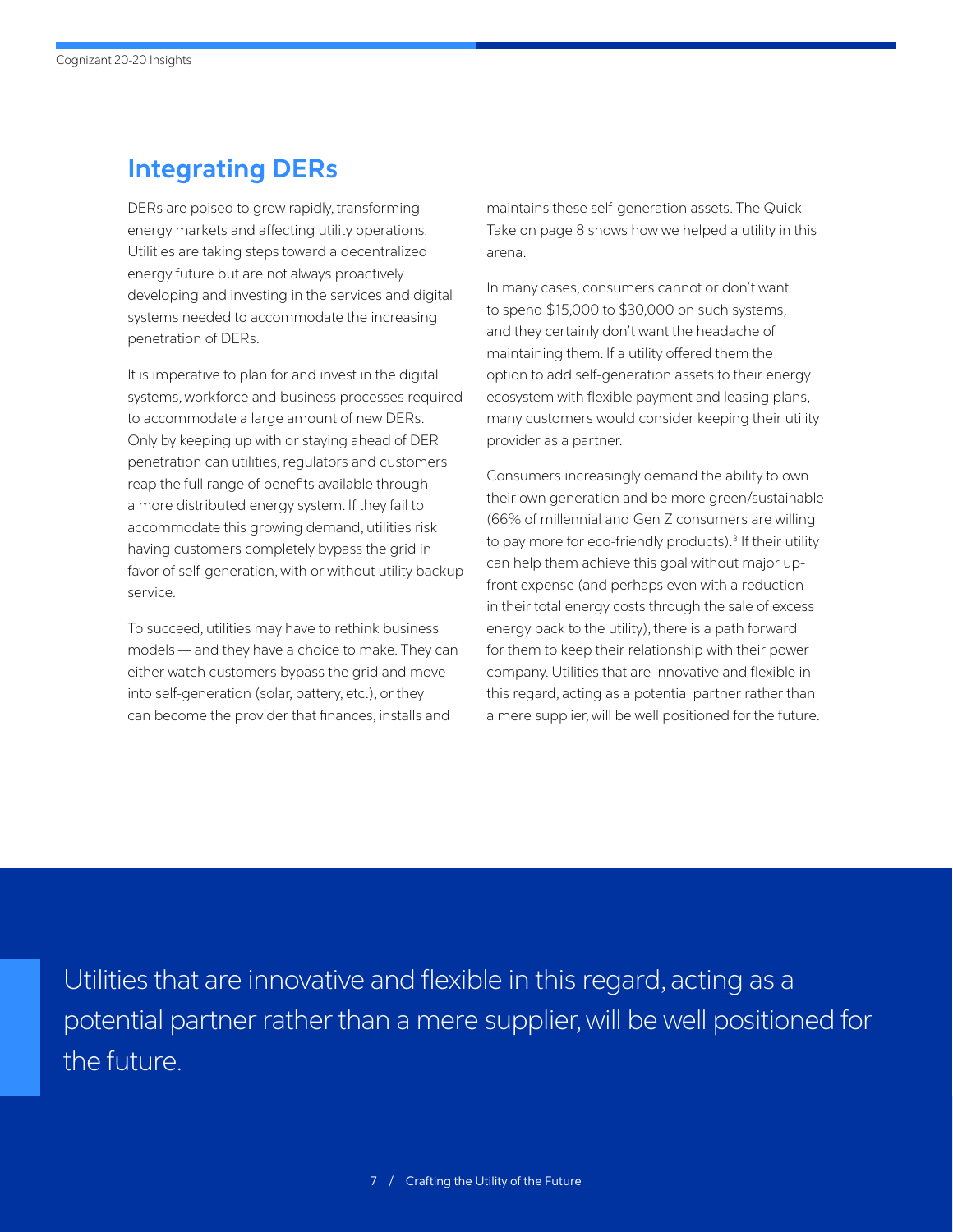# Quick Take

## **Creating an Energy Exchange**

In one case, we worked with a European utility to create the world's first independent energy trading platform, allowing "prosumers" to both use and sell energy.

Collaborating with regulators and network operators, the utility defined the roadmap and piloted a platform we helped develop using cloud technologies and platform as a service (PaaS) capabilities. The platform has been successfully piloted in Germany and Norway and is being used throughout Europe as a model for similar programs.

### **Manage demand and distributed generation through local energy market**



#### **Challenge**

- **I** Decentralization of energy has created a change in energy flows, forcing utilities to look at new market models
- **I** Rapid advancements in localized generation, access to renewables and energy storage compels grid operators to look at alternatives to costly grid infrastructure reinforcements
- **Ⅰ** Rise of prosumers needs new market designs to facilitate profitable energy traders across multiple market levels



- **I** Consulting took the lead in driving the market design group
- **I** Collaborations with industry groups, regulators and network operators
- **I** Jointly defined the roadmap and developed completely new market concepts
- **I** Pilot version of platform developed entirely using cloud technologies and PaaS



- ❙ **World's 1st** independent energy flexibility trading platform
- **I** Successful pilot runs of the platform in Germany and **Norway**
- **I** Received three research grants for platform from Norwegian regulator, while two applications in Germany and UK are in progress
- **I** Nodes Market design<sup>4</sup> and platform is being used by regulators across Europe for defining next generation of local energy trade regulations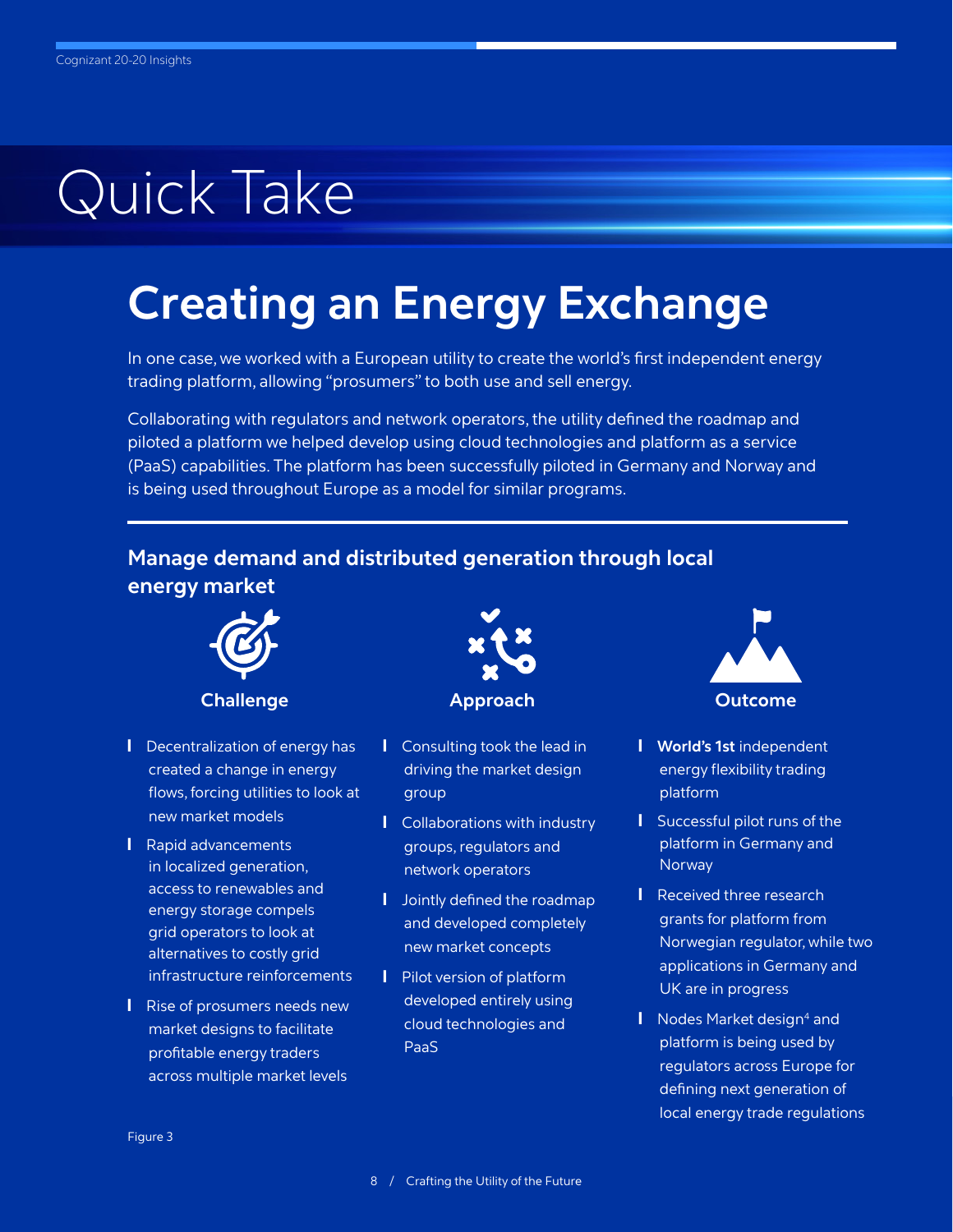## **Delivering on the customer promise**

In spite of the many challenges facing utilities, make no mistake: This is their game to lose. Having been the sole provider of energy for most customers for a century or more, utilities hold massive amounts of brand equity. But as alternative providers crop up, utilities must continue to improve customer experience and satisfaction if they don't want to see attrition and lose their advantage.

Utilities are being required to adapt to increasing customer demands for information and transparency and an evolving energy marketplace while operating on technologies that are aged, limited, siloed or no longer supported. Legacy systems are typically in need of significant improvement if they are to support now-critical customer and regulatory options, such as new rate structures and channels of communication.

We believe utilities must modernize customer engagement more quickly and with less risk by deploying a front-end CRM system that integrates with the CIS and other data sources through an application programming interface. This solution offers a comprehensive view of customer activity, including marketing, communications and field services. These platforms are very flexible and can readily integrate with other utility applications that use customer data, such as work orders; outage information; DERs; efficiency and load-management programs; and customer communication preferences. Figure 4 illustrates an outage management support system we created for a leading utility in North America to improve customer experience.

### **Overview of outage management support system**

#### **Client engagement**

Client is a leading utility in North America



*49,500 megawatts of electric generating capacity*

- The client was looking for solutions that will provide application support during critical weather events, improve responsiveness, reduce the enhancement request backlog, and offer improved application availability
- The client was looking for support engagement for three different towers comprising three different vendor products and six different states
- Total number of applications to be supported : 61



*Five NAM location offices covering six different NAM states*



#### **Customer's ask: Guiding principles from client:**

Cognizant to provide end-to-end managed service for outage management system (OMS), including:

- ❙ **Operational:**
	- 1. Known error resolution
	- 2. Standard service request
	- 3. Outage support and mediator service

#### ❙ **L2 & L3:**

- 1. Incident resolution
- 2. Application problem management
- 3. Minor enhancement
- 4. On demand /ad hoc requests
- 5. Compliance and regulatory updates
- ❙ **Governance:** Service level management
- ❙ **Sustainability efforts**

#### **Support Activites**

- 24\*7 support 16\*5 desk support (onshore + offshore), the rest on-call support
- **I** Along with 180 incidents per month, we also work on sustainability, enhancement from storms and business requests of 600 hours per month
- Response to critical incidents is 30 minutes, with a high of 60 minutes, and restoration time is 60 minutes and 120 minutes, respectively
- **I** Track and report application availability for the critical applications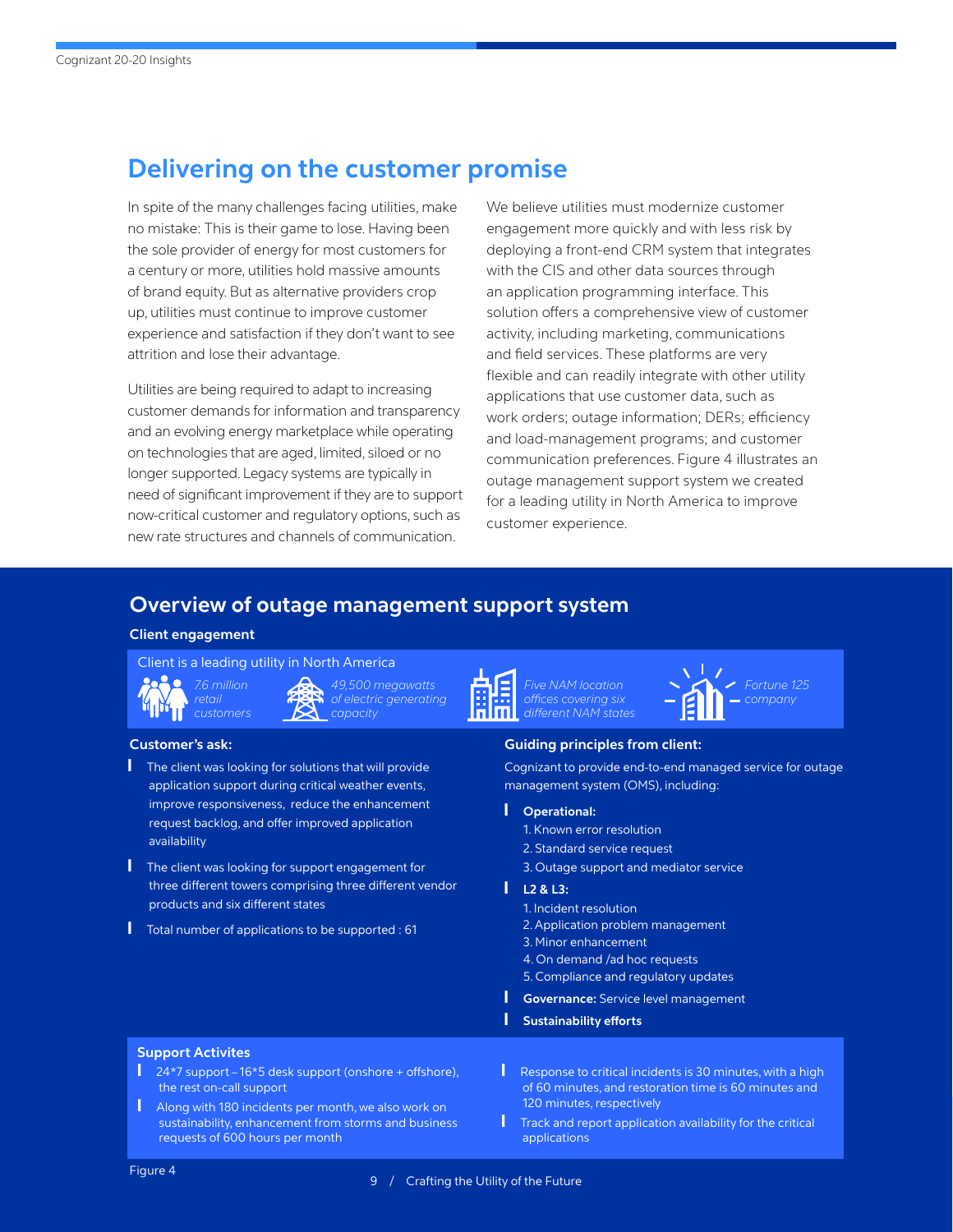## **Grid modernization**

Prompted by storms, fires and outages, regulators have put pressure on utilities to address reliability and resilience concerns. Recent months alone have seen headline-making supply disasters in California and Texas, and we believe such black-swan events will grow more common in the future. Grid modernization efforts are shifting, replacing and adding infrastructure (such as advanced metering infrastructure (AMI) and distribution automation (DA) — the family of technologies that automate power distribution) to make the grid interactive and agile. New technologies, dubbed gridedge resources, are being embraced, fueled by reduced battery storage costs that allow cheaper renewable energy to be stored for later use. This facilitates new demand-management opportunities.

It's abundantly clear that digital enables many utility-of-the-future, grid-modernization, and market-transformation initiatives, though implementation may vary based on local factors. Specifically, investment in advanced distributedsystem automation and smart-grid technologies alone makes the grid more responsive and resilient. Grid-modernization investments lower operating costs by providing a cost take-out opportunity — and because these investments contribute to the asset base, they are entitled to cost recovery and a return on assets. Figure 5 illustrates how we helped a North American utility in its grid-modernization journey.

### **Smart grid/AMI transformation**

**Helped a leading North American utility team to achieve its goals in their smart grid/AMI journey since the start of the program**

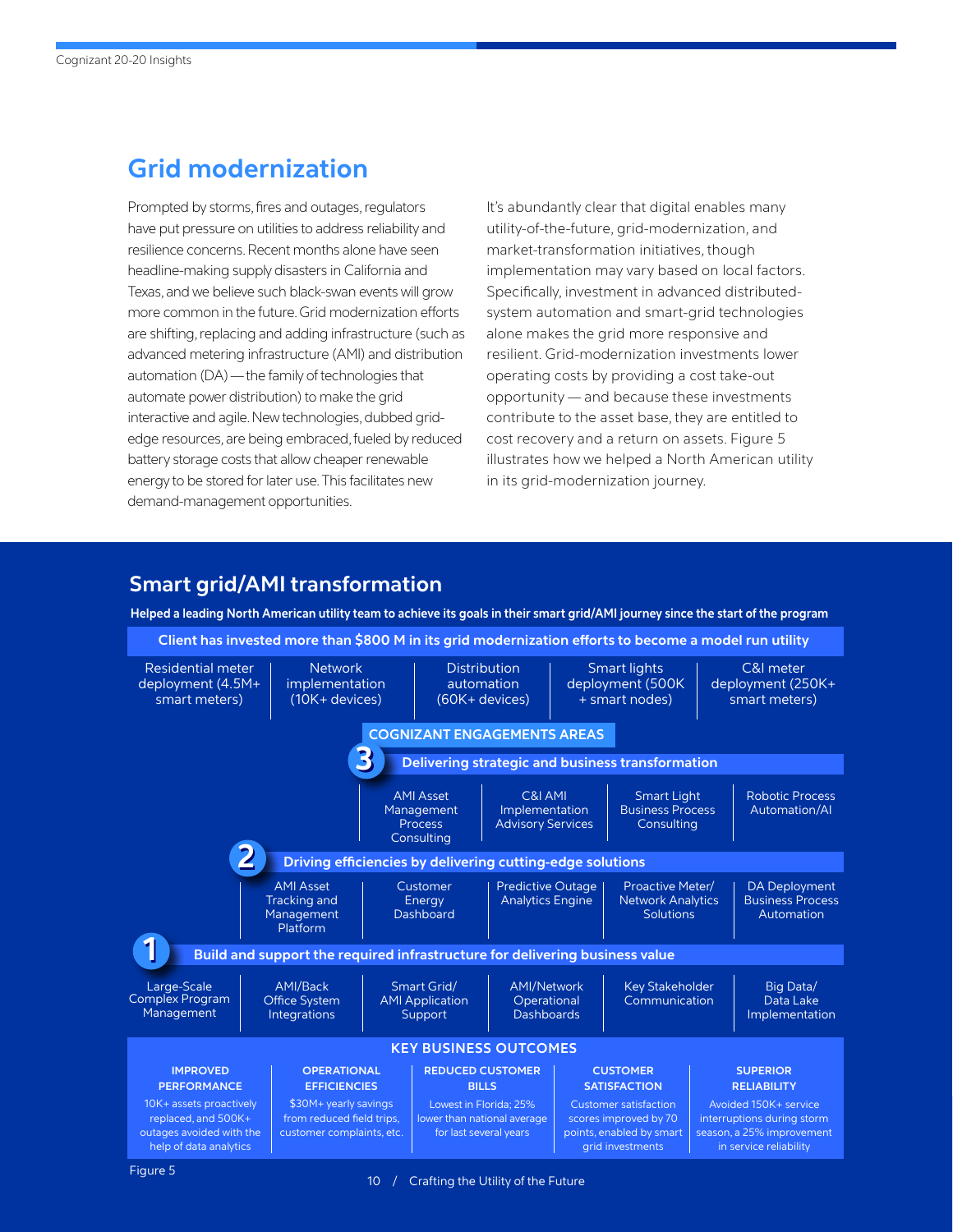## **Cloud migration**

When it comes to the cloud, utilities at the earlier stages of digital maturity are particularly cautious about considering migration, as they view the cloud as a double-edged sword. Even with the agility it offers, many are concerned about the introduction of unknown cybersecurity risk. For these organizations, we advise taking a selective approach to cloud deployment that slowly but surely increases organizational agility and transparency while minimizing risk. A good cloud start would be to focus on applications with the lowest-risk workloads, or those with minimal customer data or sensitive information — internal financial apps often fit the bill.

The focus areas we've explored are underpinned by the extent to which utilities can address the overall transition to digital — which includes cloud migration, of course, in addition to remote performance centers; 5G; securing systems and data; managing human and digital workers; and

improving productivity/taking out cost.

In an engagement with a large European utility in one of the industry's largest-ever data ports to the cloud, we moved more than 220 business services and over eight petabytes of data to a hybrid cloud model. We developed a digital-ready hybrid cloud platform and deployed both a public and a private cloud as a fully integrated, secure technology backbone, in 20 months. An automation layer sits across the entire backbone to provide self-service capabilities. As a result of the engagement, the utility reduced infrastructure provisioning time from 12-16 weeks to one hour. The company also realized a 30% reduction in batch processing times and a significant reduction in operating costs.

It is increasingly clear that focusing on digital overhaul is the key to overcoming challenges and embracing opportunities on the way to the utility of the future.

## **The way forward**

We believe that to thrive, utilities must take a longterm view and a modern business approach, planning holistically for the future. These conversations must happen at the executive level to ensure that investments are directed toward the focus areas that will allow the business to keep pace with change, break down organizational siloes and transition to the future.

Utilities should begin their journey by focusing on key areas mentioned here, but the path forward

will vary. For some, a major component will be facilitating the upskilling and reskilling of the workforce to ensure the utility is using its talent pool efficiently. For others, organizational readiness, contingency plans and building threat matrixes may be at the forefront. The bottom line is that each utility organization will need to assess itself across these key areas to determine an optimal strategy based on its unique circumstances.

A good cloud start would be to focus on applications with the lowestrisk workloads, or those with minimal customer data or sensitive information — internal financial apps often fit the bill.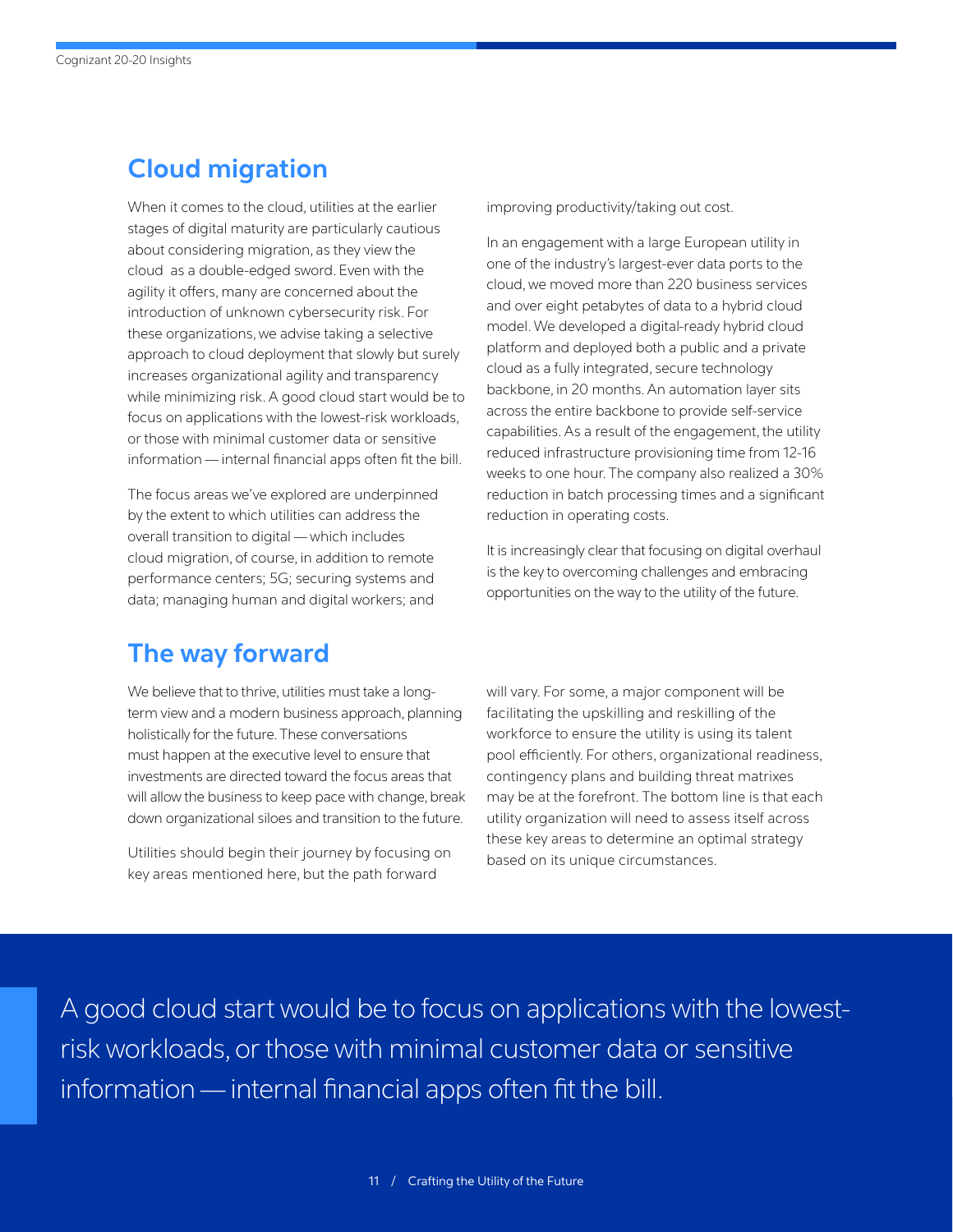Regardless of size, we recommend utilities start with an audit of their digitization plan (whether it exists already or is largely hypothetical) to maximize their chances of becoming a utility of the future. We recommend a digital assessment approach that begins with a comprehensive review of the company's business processes, data quality, systems and organizational performance. At the end of such an assessment, a utility should have:

- ❙ **A roadmap for continuous improvement and a business readiness** plan that addresses data and processes inconsistency
- **I** Performance goals and benchmarks in an easyto-use scorecard
- **I** Actionable quick-win opportunities, including practical upgrades and implementation plans that enhance digital grid solutions
- ❙ **A strategy for systematically moving the organization through the digital maturity model** to become a utility of the future

Larger utilities likely already have plans in place, but they may need a second set of eyes to help them recalibrate their approach where needed. Many smaller utilities find themselves in a position that is, in a way, enviable: With COVID-19 somewhat easing, they must craft their roadmap for the first time. This is their opportunity to make sure they're creating a strategy that will keep them competitive for many years to come.

## **Endnotes**

- [www.cewd.org.](http://www.cewd.org./)
- "The Big Data Facts Update 2020," Nodegraph:<https://www.nodegraph.se/big-data-facts/>.
- <sup>3</sup> "What We Want: A Gen-Z and Millennial Plea to Utility Companies," Energy Central, [https://energycentral.com/c/um/what](https://energycentral.com/c/um/what-we-want-gen-z-and-millenial-plea-utility-companies)[we-want-gen-z-and-millenial-plea-utility-companies](https://energycentral.com/c/um/what-we-want-gen-z-and-millenial-plea-utility-companies).
- <sup>4</sup> [https://nodesmarket.com/market-design/.](https://nodesmarket.com/market-design/)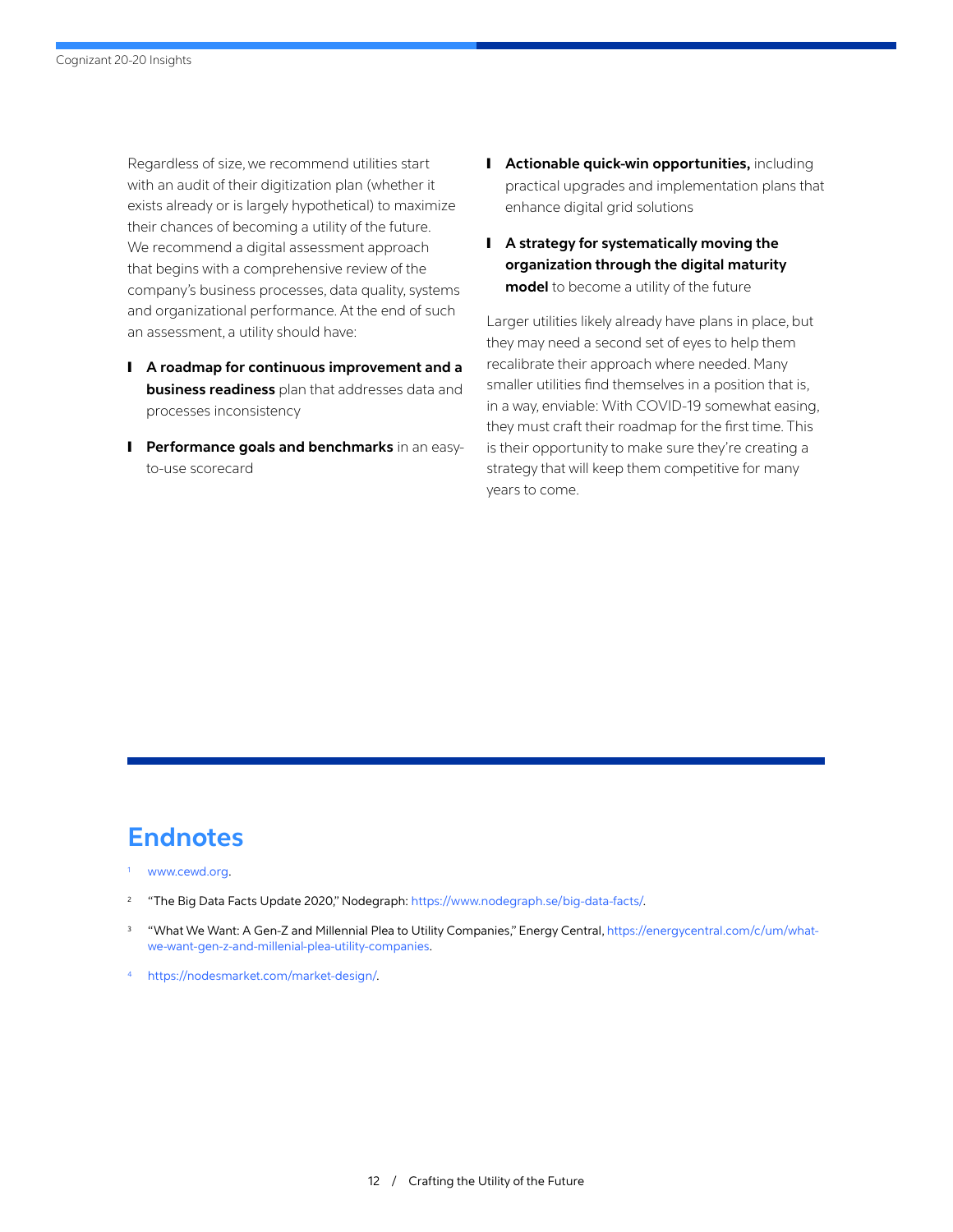## **About the authors**

#### **David Cox**

North American Head, Energy & Utilities Consulting, Cognizant

David currently leads the Cognizant Energy and Utility Consulting Practice in North America. He is an accomplished utility industry executive with domestic and international experience helping clients in the areas of operations, engineering, asset management, digital plant technology and emerging market development. Prior to joining Cognizant, David served in executive leadership roles in the US, South Africa and Asia Pacific with Accenture. He can be reached at [david.cox@cognizant.com](mailto: david.cox@cognizant.com) | [linkedin.com/in/davebcox](https://www.linkedin.com/in/davebcox/).

#### **Matthew Panszczyk**

Senior Director, Energy & Utilities Consulting, Cognizant

Matthew is an accomplished utility leader with 17 years of utility experience. He has a passion for emerging grid technologies and for using them to create value. His combination of utility and consulting experience creates unique perspectives into how utilities can use new technology to improve reliability, operational efficiency, safety and affordability. His areas of specialty include strategy and deployment of new operational technologies in both utility asset performance centers and in the field by helping operationalize new technologies such as drones, rovers and battery storage. Matthew has led many large transformations in AMI, DA and Enterprise Asset Management. He can be reached at [Maciej.Panszczyk@](mailto: Maciej.Panszczyk@cognizant.com) [cognizant.com](mailto: Maciej.Panszczyk@cognizant.com) | [linkedin.com/in/matthew-panszczyk-1bb9619.](https://www.linkedin.com/in/matthew-panszczyk-1bb9619/)